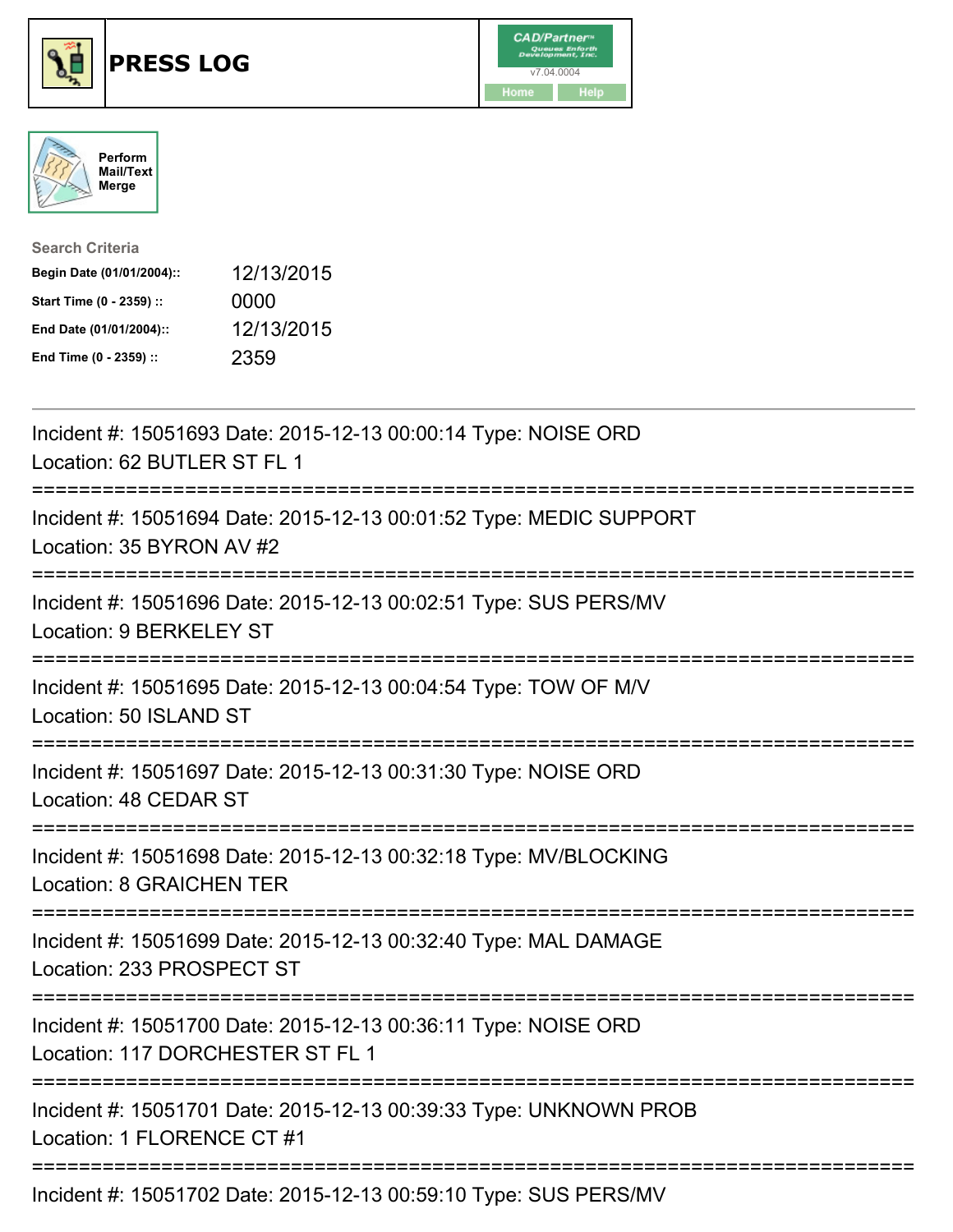| Location: BENNINGTON ST & BROMFIELD ST                                                                     |
|------------------------------------------------------------------------------------------------------------|
| Incident #: 15051703 Date: 2015-12-13 01:15:00 Type: MAL DAMAGE<br>Location: 187 ESSEX ST                  |
| Incident #: 15051704 Date: 2015-12-13 01:16:18 Type: UNWANTEDGUEST<br>Location: 33 BROOK ST #1             |
| Incident #: 15051705 Date: 2015-12-13 01:16:22 Type: KEEP PEACE<br>Location: 33 BROOK ST                   |
| Incident #: 15051706 Date: 2015-12-13 01:19:19 Type: NOISE ORD<br>Location: 2 WINTHROP AV FL 2             |
| Incident #: 15051707 Date: 2015-12-13 01:22:10 Type: LARCENY/MV/PAST<br>Location: ESSEX ST & HAMPSHIRE ST  |
| Incident #: 15051708 Date: 2015-12-13 01:25:51 Type: MEDIC SUPPORT<br>Location: 152 WATER ST               |
| Incident #: 15051709 Date: 2015-12-13 01:32:54 Type: ALARMS<br>Location: OLIVER SCHOOL / 183 HAVERHILL ST  |
| Incident #: 15051711 Date: 2015-12-13 01:34:42 Type: DISTURBANCE<br>Location: LA TAMBORA / 205 BROADWAY    |
| Incident #: 15051710 Date: 2015-12-13 01:34:59 Type: MEDIC SUPPORT<br>Location: 35 BYRON AV FL 2           |
| Incident #: 15051712 Date: 2015-12-13 01:49:03 Type: DOMESTIC/PROG<br>Location: ESSEX ST & JACKSON ST      |
| Incident #: 15051713 Date: 2015-12-13 01:50:22 Type: AUTO ACC/NO PI<br>Location: MARSTON ST & STORROW ST   |
| Incident #: 15051714 Date: 2015-12-13 01:53:31 Type: ALARMS<br>Location: ESPERANZA ACADEMY / 198 GARDEN ST |
| Incident #: 15051715 Date: 2015-12-13 02:03:42 Type: NOISE ORD<br>Location: 290 SALEM ST #BASEMENT         |
| Incident #: 15051716 Date: 2015-12-13 02:05:51 Type: NOISE ORD                                             |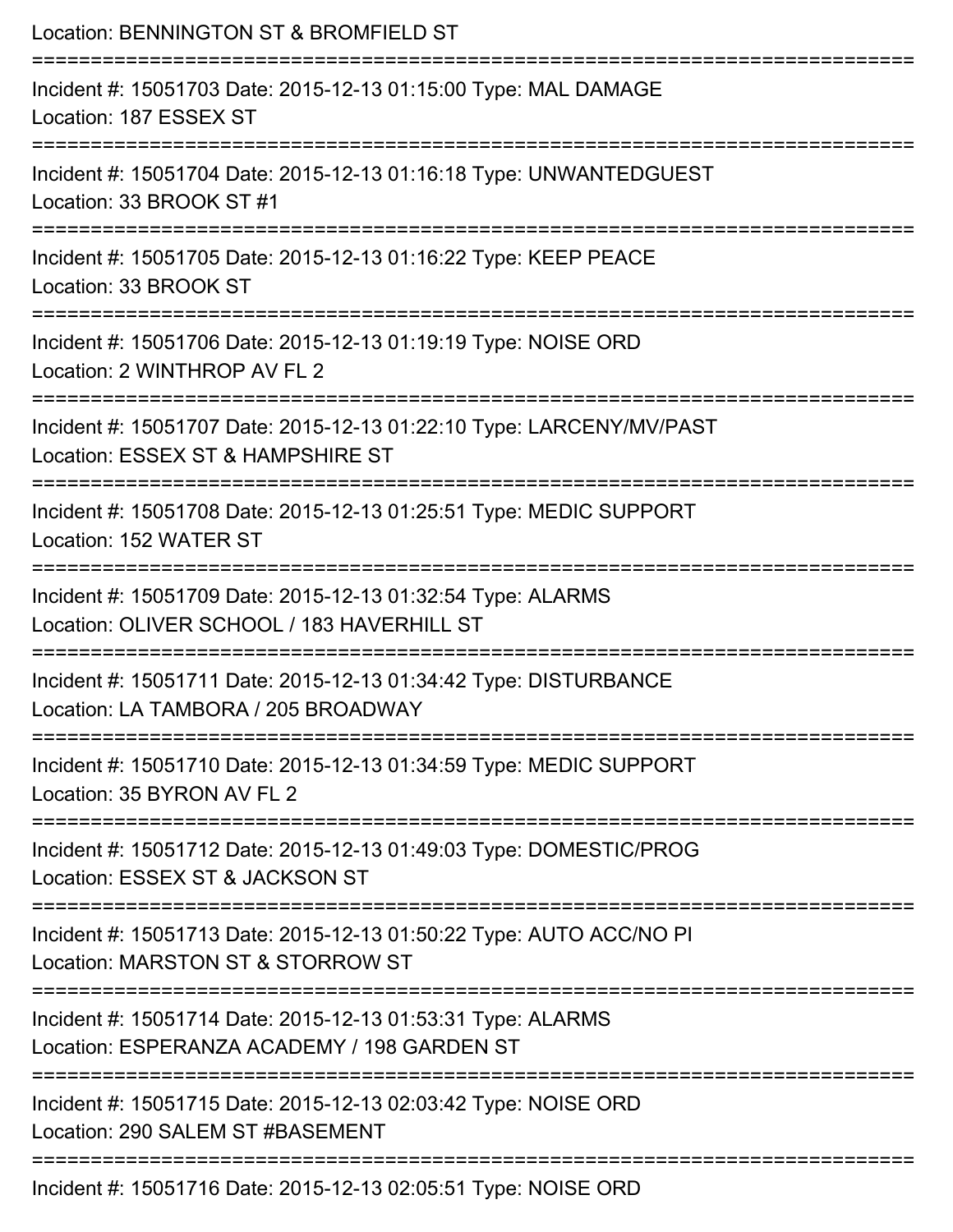| Incident #: 15051717 Date: 2015-12-13 02:12:57 Type: DISTURBANCE<br>Location: 389 BROADWAY                    |
|---------------------------------------------------------------------------------------------------------------|
| Incident #: 15051718 Date: 2015-12-13 02:14:24 Type: MAL DAMAGE<br>Location: OLIVER SCHOOL / 183 HAVERHILL ST |
| Incident #: 15051719 Date: 2015-12-13 02:18:14 Type: NOISE ORD<br>Location: 27 SUMMIT AV                      |
| Incident #: 15051720 Date: 2015-12-13 02:24:38 Type: DISORDERLY<br>Location: 3 CAMPO SECO ST                  |
| Incident #: 15051721 Date: 2015-12-13 02:32:27 Type: UNWANTEDGUEST<br>Location: 7-ELEVEN / 360 BROADWAY       |
| Incident #: 15051722 Date: 2015-12-13 02:32:48 Type: M/V STOP<br>Location: BOXFORD ST & WINTHROP AV           |
| Incident #: 15051723 Date: 2015-12-13 02:37:34 Type: NOISE ORD<br>Location: 175 UNION ST FL 1                 |
| Incident #: 15051724 Date: 2015-12-13 02:54:36 Type: AUTO ACC/NO PI<br>Location: BROMFIELD ST & WALNUT ST     |
| Incident #: 15051725 Date: 2015-12-13 03:11:03 Type: M/V STOP<br><b>Location: BARKER ST</b>                   |
| Incident #: 15051726 Date: 2015-12-13 03:15:36 Type: NOISE ORD<br>Location: 173 UNION ST                      |
| Incident #: 15051727 Date: 2015-12-13 03:26:57 Type: TOW OF M/V<br>Location: CVS PHARMACY / 266 BROADWAY      |
| Incident #: 15051728 Date: 2015-12-13 03:34:02 Type: UNWANTEDGUEST<br>Location: 5 BERKELEY ST FL 1            |
| Incident #: 15051729 Date: 2015-12-13 03:56:38 Type: DISTURBANCE<br>Location: 175 UNION ST                    |
| Incident #: 15051730 Date: 2015-12-13 04:38:18 Type: SHOTS FIRED                                              |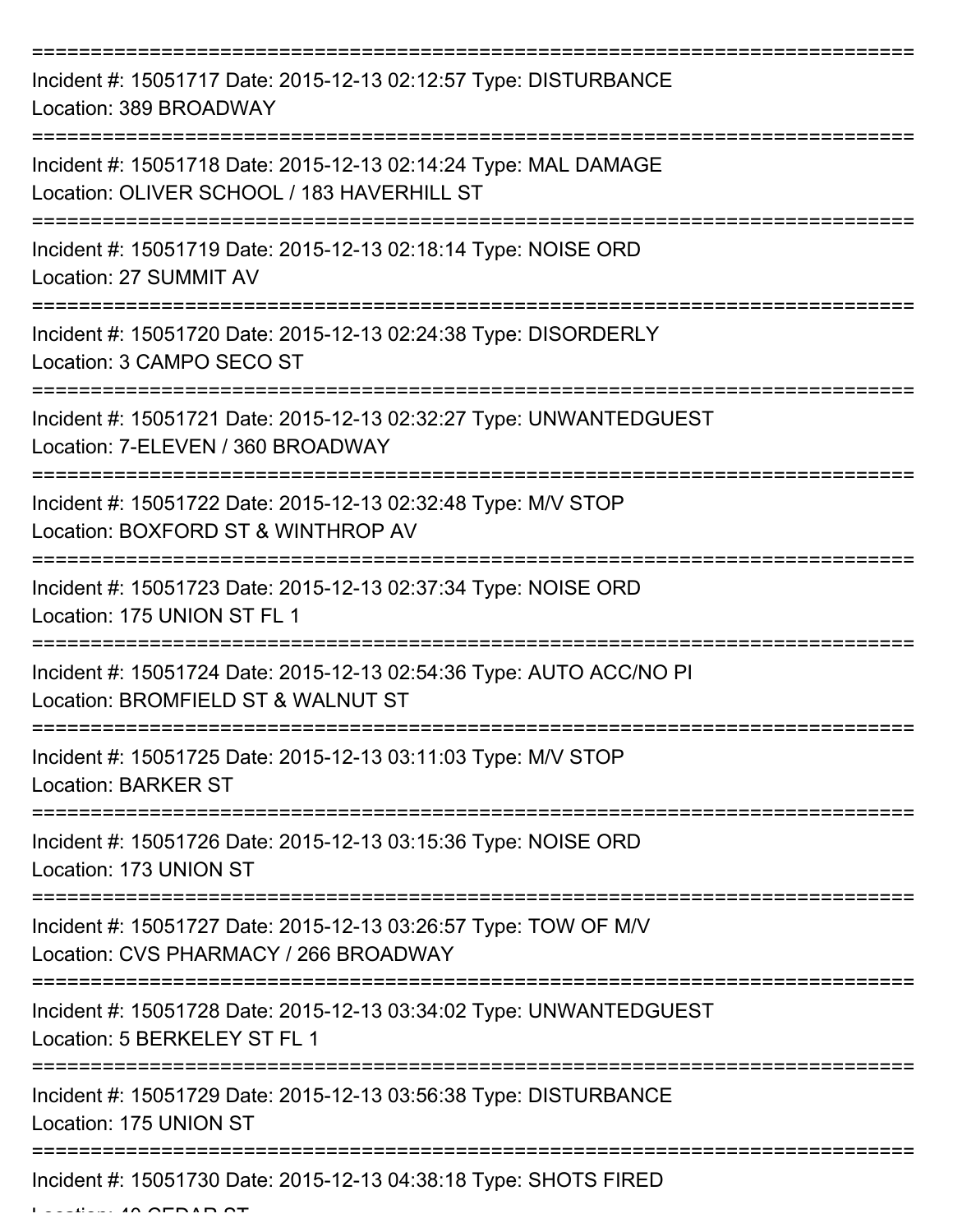| Incident #: 15051731 Date: 2015-12-13 04:48:21 Type: DISTURBANCE<br>Location: 173 ABBOTT ST                |
|------------------------------------------------------------------------------------------------------------|
| Incident #: 15051732 Date: 2015-12-13 04:58:45 Type: DISORDERLY<br>Location: JACKSON ST & KENDRICK ST      |
| Incident #: 15051733 Date: 2015-12-13 05:00:09 Type: DISTURBANCE<br><b>Location: CROSS &amp; CEDAR</b>     |
| Incident #: 15051734 Date: 2015-12-13 05:11:10 Type: UNWANTEDGUEST<br>Location: 24 BENNINGTON ST FL 2      |
| Incident #: 15051735 Date: 2015-12-13 05:14:56 Type: B&E/MV/PROG<br>Location: 176 ABBOTT ST FL 2           |
| Incident #: 15051736 Date: 2015-12-13 05:18:15 Type: ALARMS<br>Location: PAPPY'S GROCERY / 205 S UNION ST  |
| Incident #: 15051737 Date: 2015-12-13 05:46:09 Type: MEDIC SUPPORT<br>Location: 38 MANCHESTER ST FL 1      |
| Incident #: 15051738 Date: 2015-12-13 06:15:25 Type: ALARMS<br>Location: ESPERANZA ACADEMY / 198 GARDEN ST |
| Incident #: 15051739 Date: 2015-12-13 06:54:35 Type: AUTO ACC/UNK PI<br>Location: CANAL ST & MARSTON ST    |
| Incident #: 15051740 Date: 2015-12-13 07:35:31 Type: ALARM/BURG<br>Location: 483 LOWELL ST                 |
| Incident #: 15051741 Date: 2015-12-13 07:38:07 Type: MEDIC SUPPORT<br>Location: 81 LYNN ST                 |
| Incident #: 15051742 Date: 2015-12-13 07:39:31 Type: PARK & WALK<br>Location: BROADWAY                     |
| Incident #: 15051743 Date: 2015-12-13 07:41:41 Type: B&E/MV/PAST<br><b>Location: 59 SAUNDERS ST</b>        |
| Incident #: 15051744 Date: 2015-12-13 08:04:56 Type: MEDIC SUPPORT                                         |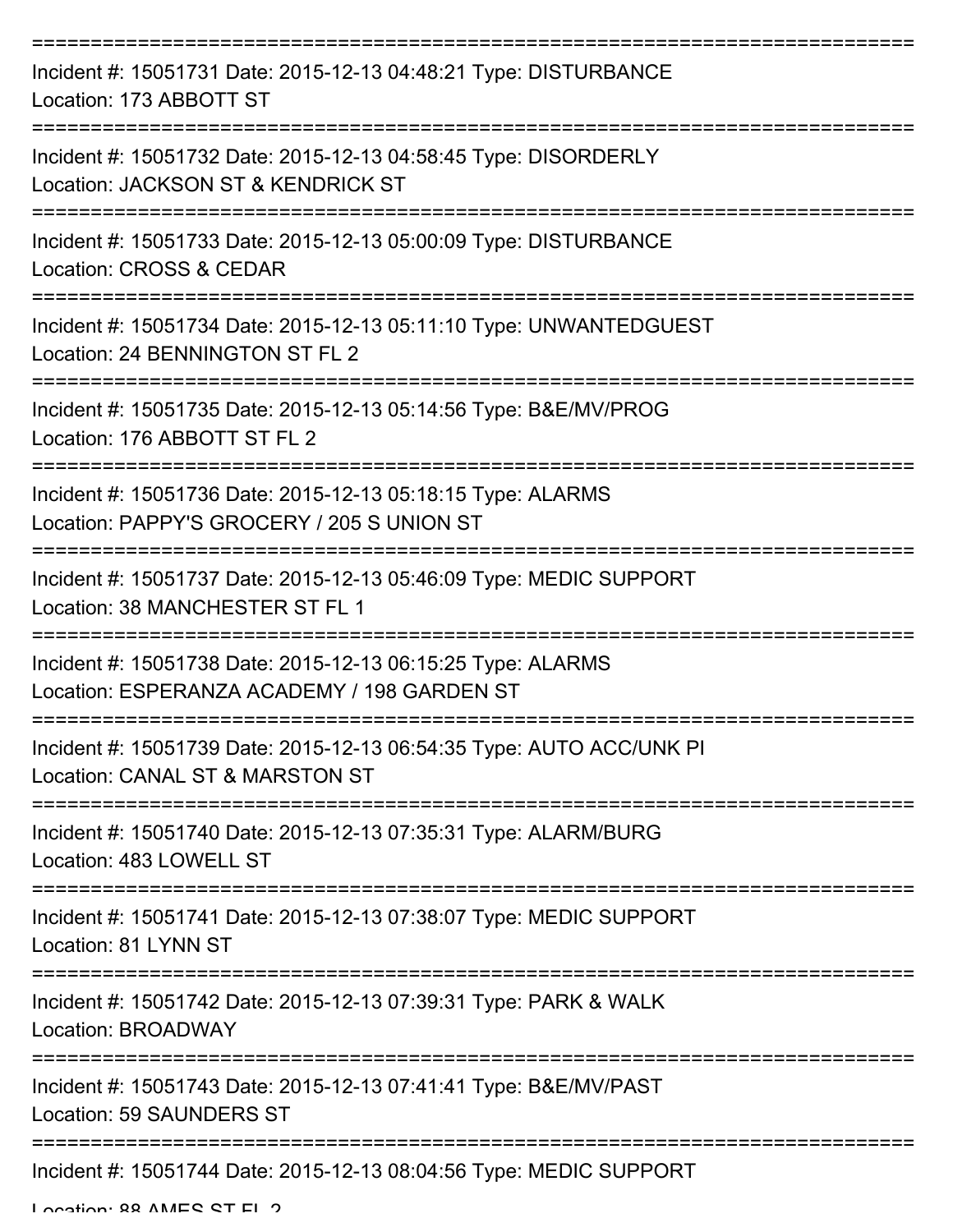| Incident #: 15051745 Date: 2015-12-13 08:07:09 Type: ASSIST FIRE<br>Location: 23 MT VERNON ST                  |
|----------------------------------------------------------------------------------------------------------------|
| Incident #: 15051746 Date: 2015-12-13 08:38:04 Type: LARCENY/PAST<br>Location: 621 COMMON ST                   |
| Incident #: 15051747 Date: 2015-12-13 08:56:22 Type: M/V STOP<br>Location: ANDOVER ST & NEWTON ST              |
| Incident #: 15051748 Date: 2015-12-13 08:58:14 Type: M/V STOP<br>Location: MERRIMACK ST & S BROADWAY           |
| Incident #: 15051749 Date: 2015-12-13 09:23:27 Type: B&E/MV/PAST<br>Location: 65 UNION ST                      |
| Incident #: 15051750 Date: 2015-12-13 09:40:48 Type: TOW OF M/V<br>Location: 22 HAWLEY ST                      |
| Incident #: 15051751 Date: 2015-12-13 10:08:23 Type: ALARM/BURG<br>Location: 430 N CANAL ST                    |
| Incident #: 15051752 Date: 2015-12-13 10:10:17 Type: AUTO ACC/UNK PI<br>Location: 279 MERRIMACK ST             |
| Incident #: 15051753 Date: 2015-12-13 10:10:29 Type: MEDIC SUPPORT<br>Location: 85 OAK ST                      |
| Incident #: 15051754 Date: 2015-12-13 10:25:29 Type: MAL DAMAGE<br>Location: 237 PROSPECT ST                   |
| Incident #: 15051755 Date: 2015-12-13 10:32:27 Type: ALARM/BURG<br>Location: ESPERANZA ACADEMY / 198 GARDEN ST |
| Incident #: 15051756 Date: 2015-12-13 10:38:53 Type: MISSING PERS<br>Location: 189 GARDEN ST #2                |
| Incident #: 15051757 Date: 2015-12-13 10:44:32 Type: ANIMAL COMPL<br>Location: 7 W HAWLEY ST                   |
| Incident #: 15051758 Date: 2015-12-13 10:55:56 Type: HIT & RUN M/V<br>Location: 32 WASHINGTON ST               |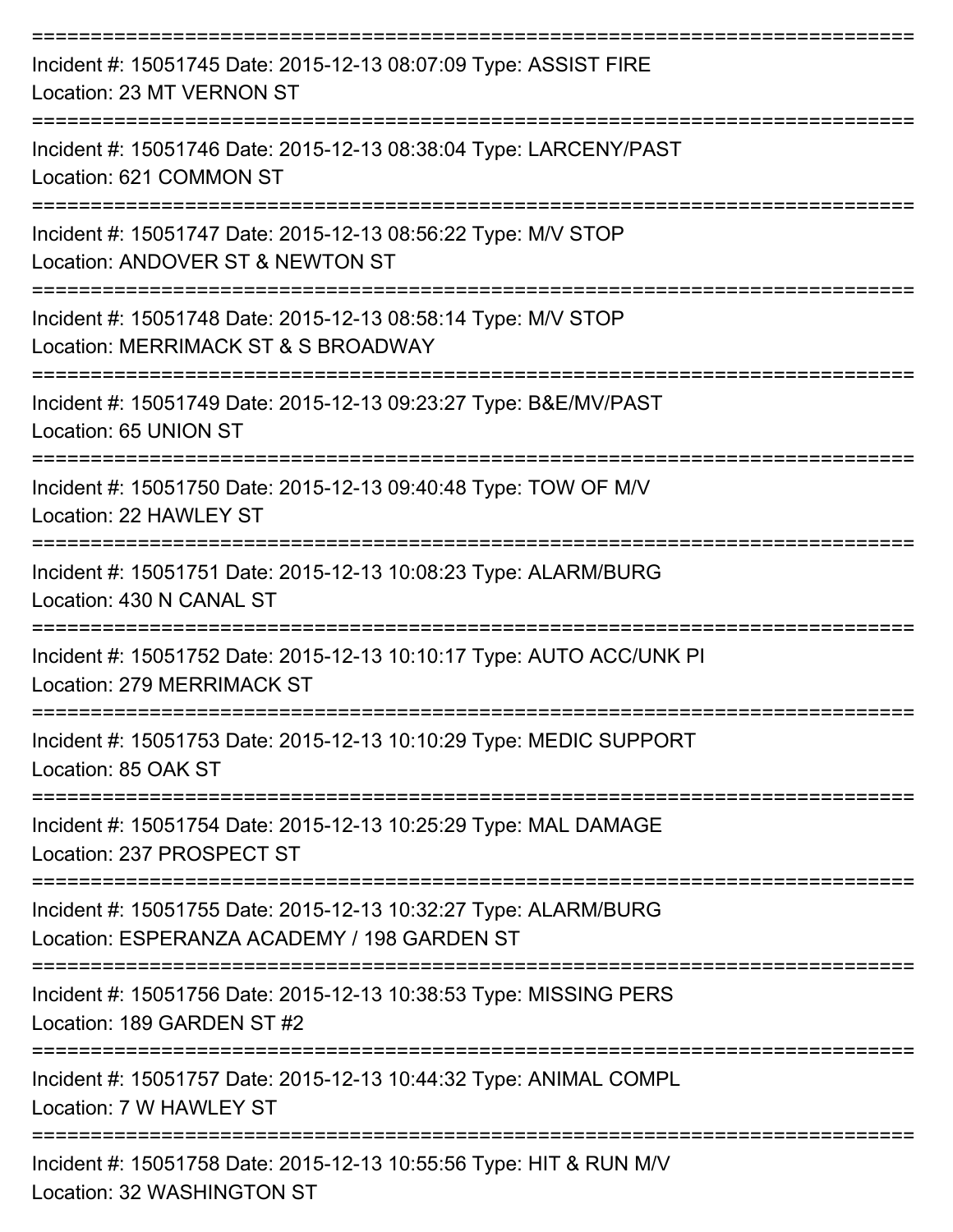| Incident #: 15051759 Date: 2015-12-13 11:02:27 Type: WIRE DOWN<br>Location: LOWELL ST & WARREN ST                                                    |
|------------------------------------------------------------------------------------------------------------------------------------------------------|
| Incident #: 15051760 Date: 2015-12-13 11:06:10 Type: STOL/MV/PAS<br>Location: 268 PROSPECT ST                                                        |
| Incident #: 15051761 Date: 2015-12-13 11:29:07 Type: 209A/VIOLATION<br>Location: DUNKIN DONUTS / 104 MARSTON ST<br>================================= |
| Incident #: 15051762 Date: 2015-12-13 11:33:56 Type: SUS PERS/MV<br>Location: BANK OF AMERICA / 257 ESSEX ST                                         |
| Incident #: 15051763 Date: 2015-12-13 11:37:39 Type: INVESTIGATION<br>Location: 149 FERRY ST<br>======================================               |
| =========================<br>Incident #: 15051764 Date: 2015-12-13 11:42:21 Type: M/V STOP<br>Location: ESSEX ST & GALE ST                           |
| Incident #: 15051766 Date: 2015-12-13 12:06:59 Type: NOTIFICATION<br>Location: 336 LOWELL ST #2                                                      |
| Incident #: 15051765 Date: 2015-12-13 12:07:30 Type: SUS PERS/MV<br>Location: ESSEX ST & WINTER ST                                                   |
| Incident #: 15051767 Date: 2015-12-13 12:13:18 Type: ALARM/BURG<br>Location: ADTEK ELECTROPLATING / 125 GLENN ST                                     |
| Incident #: 15051768 Date: 2015-12-13 12:23:35 Type: RECOV/STOL/MV<br>Location: 15 JORDAN ST                                                         |
| Incident #: 15051769 Date: 2015-12-13 12:31:47 Type: MEDIC SUPPORT<br>Location: 102 DAWES ST                                                         |
| Incident #: 15051770 Date: 2015-12-13 12:40:43 Type: B&E/MV/PAST<br>Location: 198 BRUCE ST                                                           |
| Incident #: 15051771 Date: 2015-12-13 13:24:12 Type: B&E/MV/PAST<br>Location: 200 COMMON ST                                                          |
| Incident #: 15051772 Date: 2015-12-13 13:26:45 Type: ALARM/BURG<br>Location: ESPERANZA ACADEMY / 198 GARDEN ST                                       |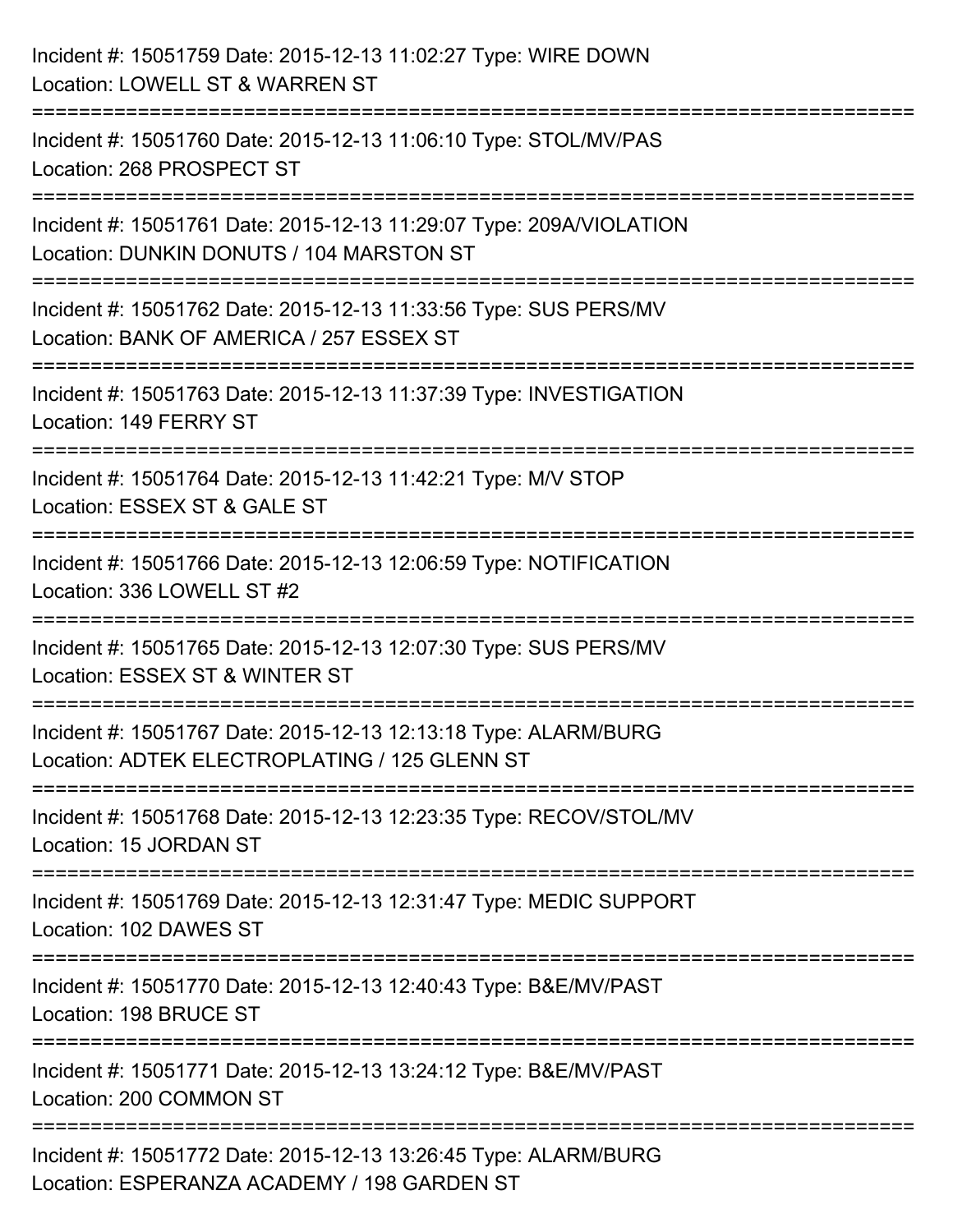| Incident #: 15051773 Date: 2015-12-13 13:34:30 Type: SUS PERS/MV<br>Location: FARLEY ST & S BROADWAY                               |
|------------------------------------------------------------------------------------------------------------------------------------|
| Incident #: 15051774 Date: 2015-12-13 14:04:29 Type: HIT & RUN M/V<br>Location: LAUNDRY CAPITAL / 351 BROADWAY                     |
| Incident #: 15051775 Date: 2015-12-13 14:05:26 Type: M/V STOP<br>Location: FARLEY ST & S BROADWAY<br>======================        |
| Incident #: 15051776 Date: 2015-12-13 14:06:51 Type: HIT & RUN M/V<br>Location: 19 SWAN ST                                         |
| Incident #: 15051777 Date: 2015-12-13 14:12:17 Type: DISORDERLY<br>Location: MARKET ST & S UNION ST<br>.-------------------------- |
| Incident #: 15051778 Date: 2015-12-13 14:13:19 Type: THREATS<br>Location: 206 ABBOTT ST                                            |
| Incident #: 15051779 Date: 2015-12-13 14:15:34 Type: HIT & RUN M/V<br>Location: 311 PARK ST                                        |
| Incident #: 15051780 Date: 2015-12-13 14:33:33 Type: ALARM/BURG<br>Location: 200 COMMON ST                                         |
| Incident #: 15051781 Date: 2015-12-13 14:55:41 Type: EXTRA SURVEIL<br>Location: 10 DIAMOND ST                                      |
| Incident #: 15051782 Date: 2015-12-13 15:12:44 Type: RECOV/STOL/MV<br>Location: NEWBURY ST & ORCHARD ST                            |
| Incident #: 15051783 Date: 2015-12-13 15:13:39 Type: KIDNAP/PAST<br>Location: 11 JACKSON TER                                       |
| Incident #: 15051784 Date: 2015-12-13 15:18:07 Type: 209A/VIOLATION<br>Location: 38 FULTON ST                                      |
| Incident #: 15051785 Date: 2015-12-13 15:27:32 Type: MEDIC SUPPORT<br>Location: 143 BENNINGTON ST FL 3RD                           |
| Incident #: 15051786 Date: 2015-12-13 15:30:02 Type: ALARM/BURG<br>Location: 43 JACKSON ST                                         |

===========================================================================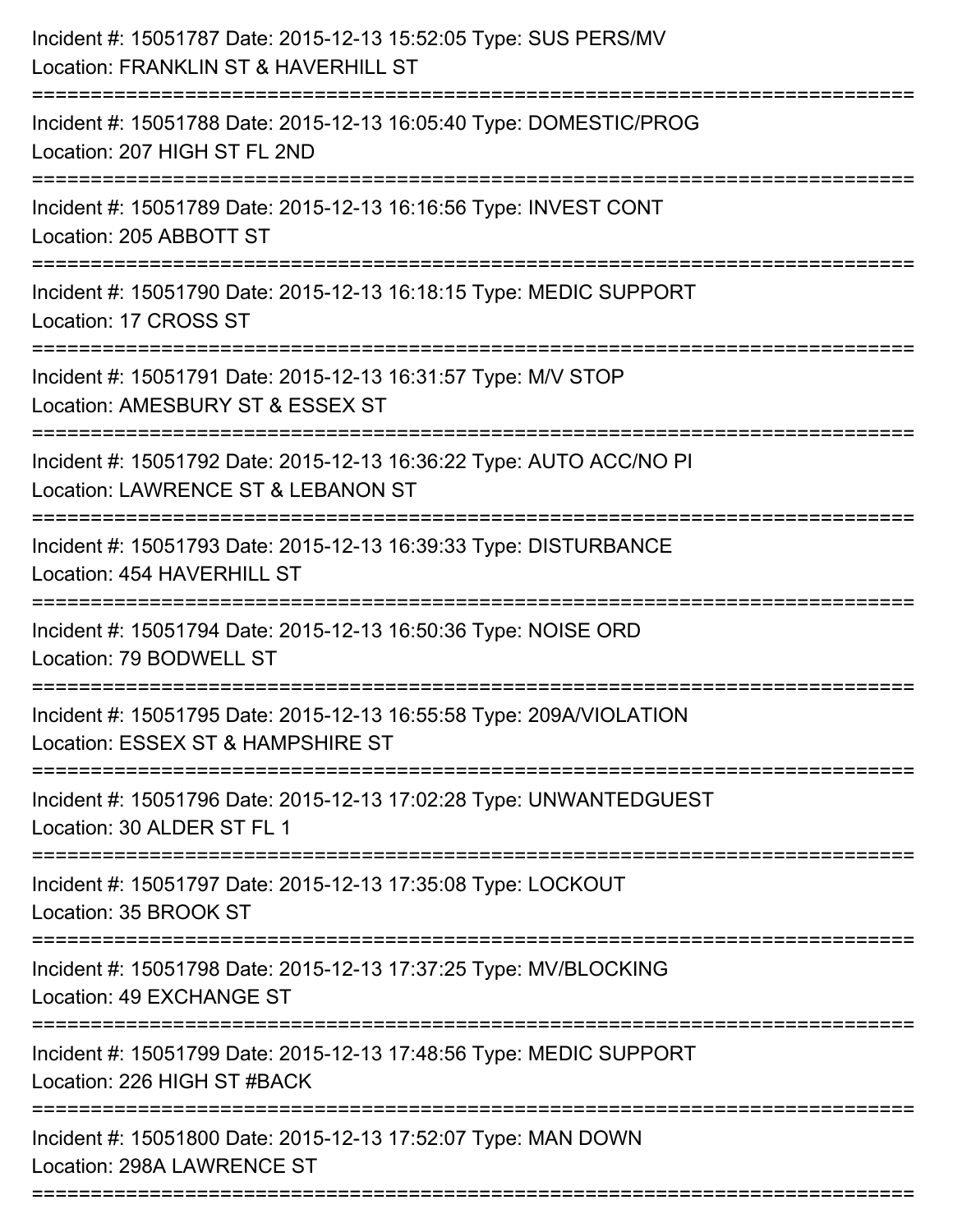Location: 129 MARGIN ST =========================================================================== Incident #: 15051802 Date: 2015-12-13 18:05:51 Type: M/V STOP Location: SOUTH ST =========================================================================== Incident #: 15051803 Date: 2015-12-13 18:06:17 Type: M/V STOP Location: 69 PARKER ST =========================================================================== Incident #: 15051804 Date: 2015-12-13 18:07:06 Type: HIT & RUN M/V Location: 18 SAUNDERS ST =========================================================================== Incident #: 15051805 Date: 2015-12-13 18:09:30 Type: M/V STOP Location: ABBOTT ST & PARKER ST =========================================================================== Incident #: 15051806 Date: 2015-12-13 18:13:20 Type: M/V STOP Location: BLAKELIN ST & MANCHESTER ST =========================================================================== Incident #: 15051807 Date: 2015-12-13 18:26:55 Type: GENERAL SERV Location: CONCORD ST & FRANKLIN ST =========================================================================== Incident #: 15051808 Date: 2015-12-13 18:35:27 Type: M/V STOP Location: ABBOTT ST & FOSTER ST =========================================================================== Incident #: 15051809 Date: 2015-12-13 18:39:37 Type: MEDIC SUPPORT Location: 32 LAWRENCE ST =========================================================================== Incident #: 15051810 Date: 2015-12-13 18:41:38 Type: ALARM/BURG Location: FIRST HAITAN BAPTIST / 150 GARDEN ST =========================================================================== Incident #: 15051811 Date: 2015-12-13 18:53:00 Type: NOISE ORD Location: 45 BROADWAY #510 =========================================================================== Incident #: 15051812 Date: 2015-12-13 19:00:32 Type: UNATENEDCHILD Location: 279 HOWARD ST =========================================================================== Incident #: 15051813 Date: 2015-12-13 19:08:45 Type: M/V STOP Location: LAWRENCE ST & STEARNS AV =========================================================================== Incident #: 15051814 Date: 2015-12-13 19:11:19 Type: B&E/MV/PAST Location: 351 ESSEX ST ===========================================================================

Incident #: 15051815 Date: 2015 12 13 19:16:44 Type: M/V STOP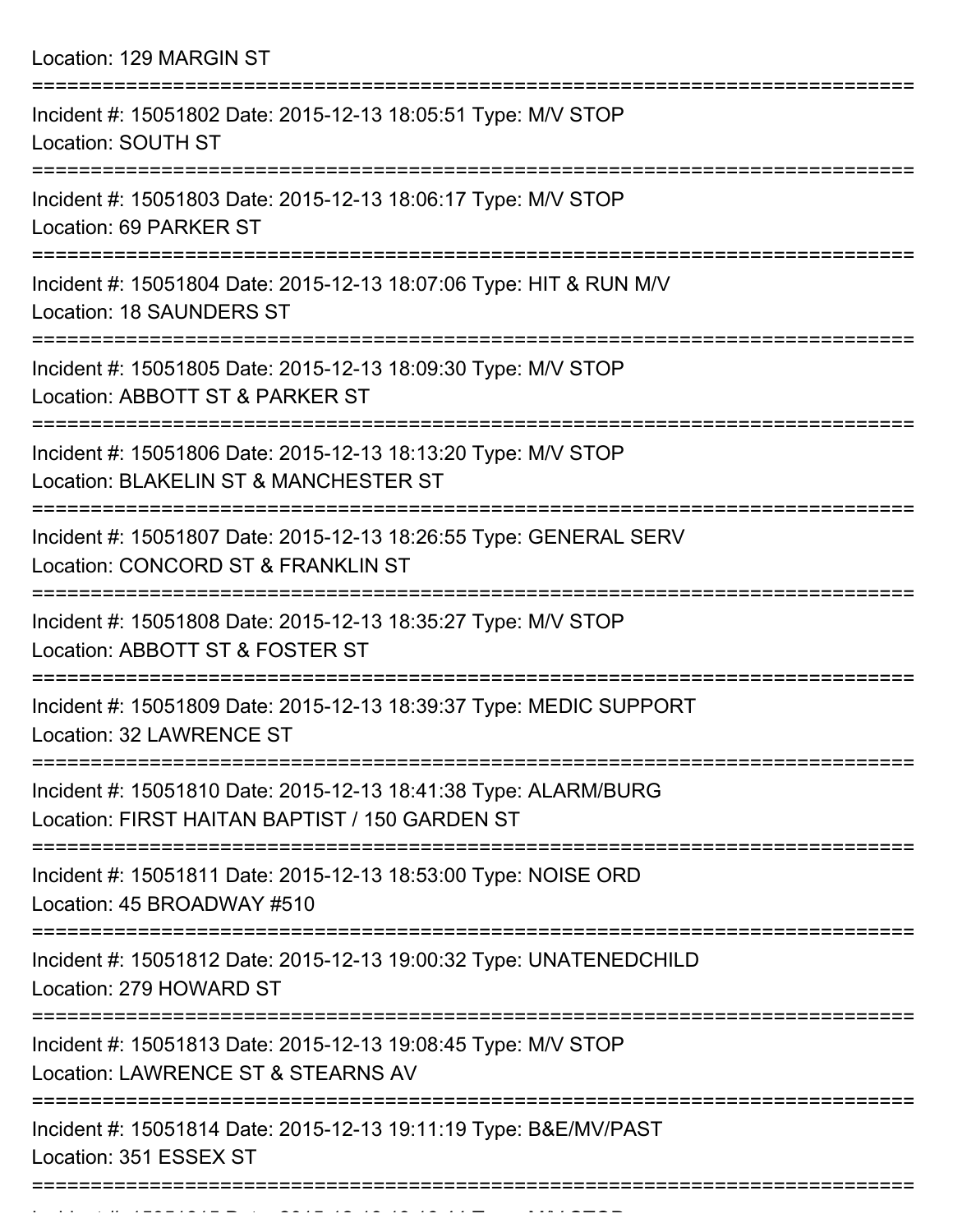Location: 34 HAVERHILL ST

| Incident #: 15051816 Date: 2015-12-13 19:18:28 Type: MEDIC SUPPORT<br>Location: 141 AMESBURY ST FL 3               |
|--------------------------------------------------------------------------------------------------------------------|
| Incident #: 15051817 Date: 2015-12-13 19:21:48 Type: DOMESTIC/PROG<br>Location: 10 HANCOCK ST                      |
| Incident #: 15051818 Date: 2015-12-13 19:22:58 Type: M/V STOP<br>Location: ALMA ST & BROMFIELD ST                  |
| Incident #: 15051819 Date: 2015-12-13 19:27:43 Type: B&E/MV/PAST<br>Location: 200 COMMON ST                        |
| Incident #: 15051820 Date: 2015-12-13 19:39:00 Type: ALARM/BURG<br>Location: PARTHUM / 258 E HAVERHILL ST          |
| Incident #: 15051821 Date: 2015-12-13 20:01:44 Type: EXTRA SURVEIL<br>Location: DAWES ST & WARWICK ST              |
| Incident #: 15051822 Date: 2015-12-13 20:05:42 Type: MEDIC SUPPORT<br>Location: 21 LOGAN ST FL 2                   |
| Incident #: 15051823 Date: 2015-12-13 21:20:38 Type: DOMESTIC/PROG<br>Location: MELOS / 187 LAWRENCE ST            |
| Incident #: 15051824 Date: 2015-12-13 21:33:55 Type: ALARM/BURG<br>Location: DUARTE MULTISERVICE / 195 LAWRENCE ST |
| Incident #: 15051825 Date: 2015-12-13 21:52:56 Type: M/V STOP<br>Location: E HAVERHILL ST & FERRY ST               |
| Incident #: 15051826 Date: 2015-12-13 21:53:12 Type: M/V STOP<br>Location: SOUTH ST & WEDGEWOOD RD                 |
| Incident #: 15051827 Date: 2015-12-13 21:54:08 Type: M/V STOP<br>Location: SOUTH ST & WEDGEWOOD RD                 |
| Incident #: 15051828 Date: 2015-12-13 21:54:55 Type: M/V STOP<br>Location: SOUTH ST & WEDGEWOOD RD                 |
|                                                                                                                    |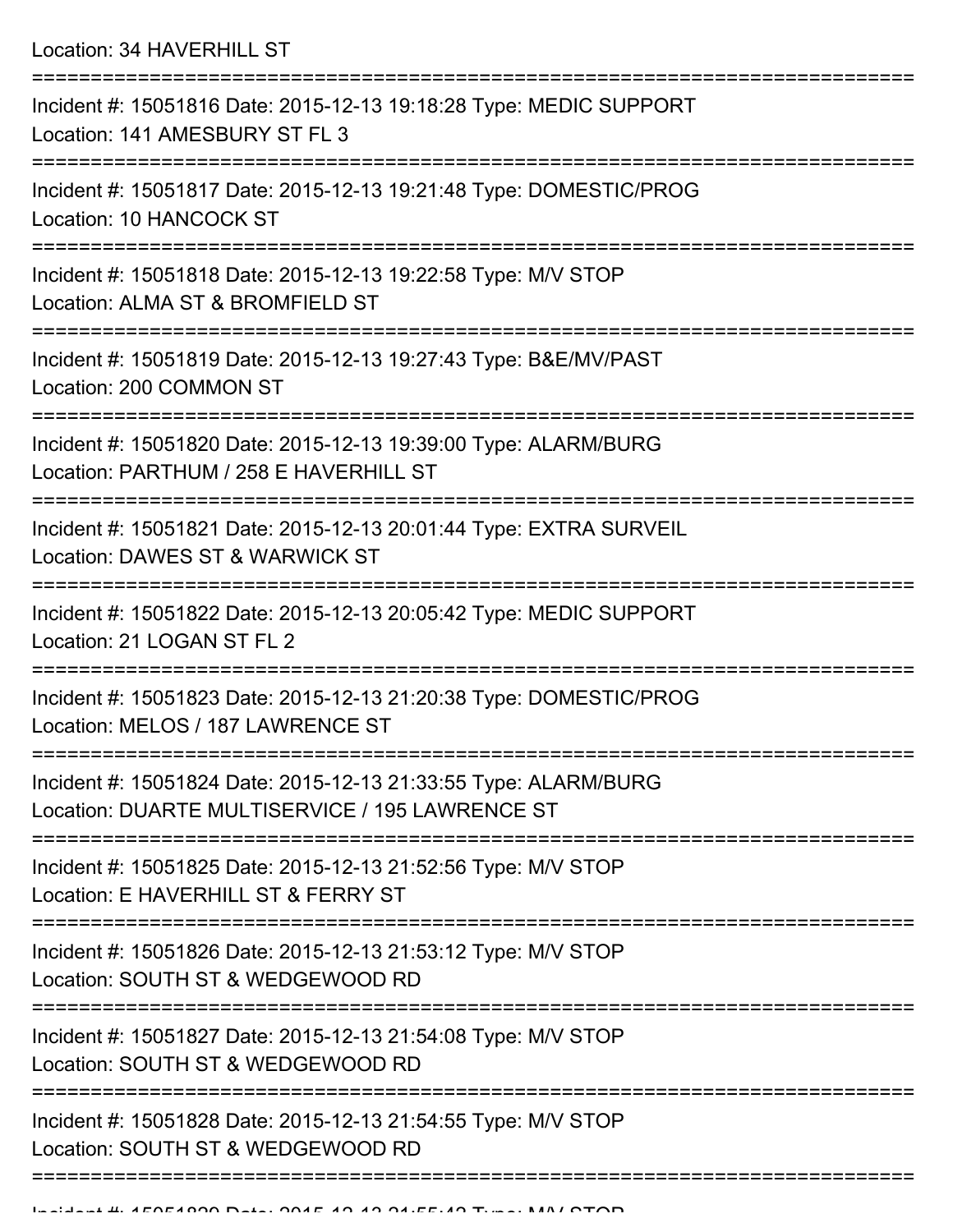| Location: SOUTH ST & WEDGEWOOD RD                                                                                                         |
|-------------------------------------------------------------------------------------------------------------------------------------------|
| Incident #: 15051830 Date: 2015-12-13 21:56:29 Type: M/V STOP<br>Location: SOUTH ST & WEDGEWOOD RD<br>:======================             |
| Incident #: 15051831 Date: 2015-12-13 21:57:12 Type: M/V STOP<br>Location: SOUTH ST & WEDGEWOOD RD                                        |
| Incident #: 15051832 Date: 2015-12-13 21:57:53 Type: AUTO ACC/NO PI<br>Location: CANAL ST & UNION ST                                      |
| Incident #: 15051833 Date: 2015-12-13 21:58:00 Type: M/V STOP<br>Location: SOUTH ST & WEDGEWOOD RD                                        |
| Incident #: 15051834 Date: 2015-12-13 22:04:01 Type: MEDIC SUPPORT<br>Location: 454 HAVERHILL ST #A2 FL 1                                 |
| Incident #: 15051835 Date: 2015-12-13 22:23:11 Type: TOW/REPOSSED<br>Location: 239 FARNHAM ST                                             |
| Incident #: 15051836 Date: 2015-12-13 22:28:31 Type: ALARM/BURG<br>Location: ST GEORGES CHURCH / 8 LOWELL ST<br>------------------------- |
| ===========================<br>Incident #: 15051837 Date: 2015-12-13 22:34:26 Type: SUS PERS/MV<br>Location: 76 SALEM ST                  |
| Incident #: 15051838 Date: 2015-12-13 22:43:44 Type: ALARM/BURG<br>Location: PARTHUM / 258 E HAVERHILL ST                                 |
| Incident #: 15051839 Date: 2015-12-13 22:57:42 Type: NOISE ORD<br>Location: 112 MARSTON ST FL 1                                           |
| Incident #: 15051840 Date: 2015-12-13 23:06:19 Type: ALARM/BURG<br>Location: MELO MARKET / 187 LAWRENCE ST                                |
| Incident #: 15051841 Date: 2015-12-13 23:08:43 Type: MAN DOWN<br>Location: S UNION ST & SALEM ST                                          |
| Incident #: 15051842 Date: 2015-12-13 23:10:45 Type: NOISE ORD<br>Location: 27 CAMBRIDGE ST FL 1                                          |
| Incident #: 15051843 Date: 2015-12-13 23:22:13 Type: STOL/MV/PAS                                                                          |